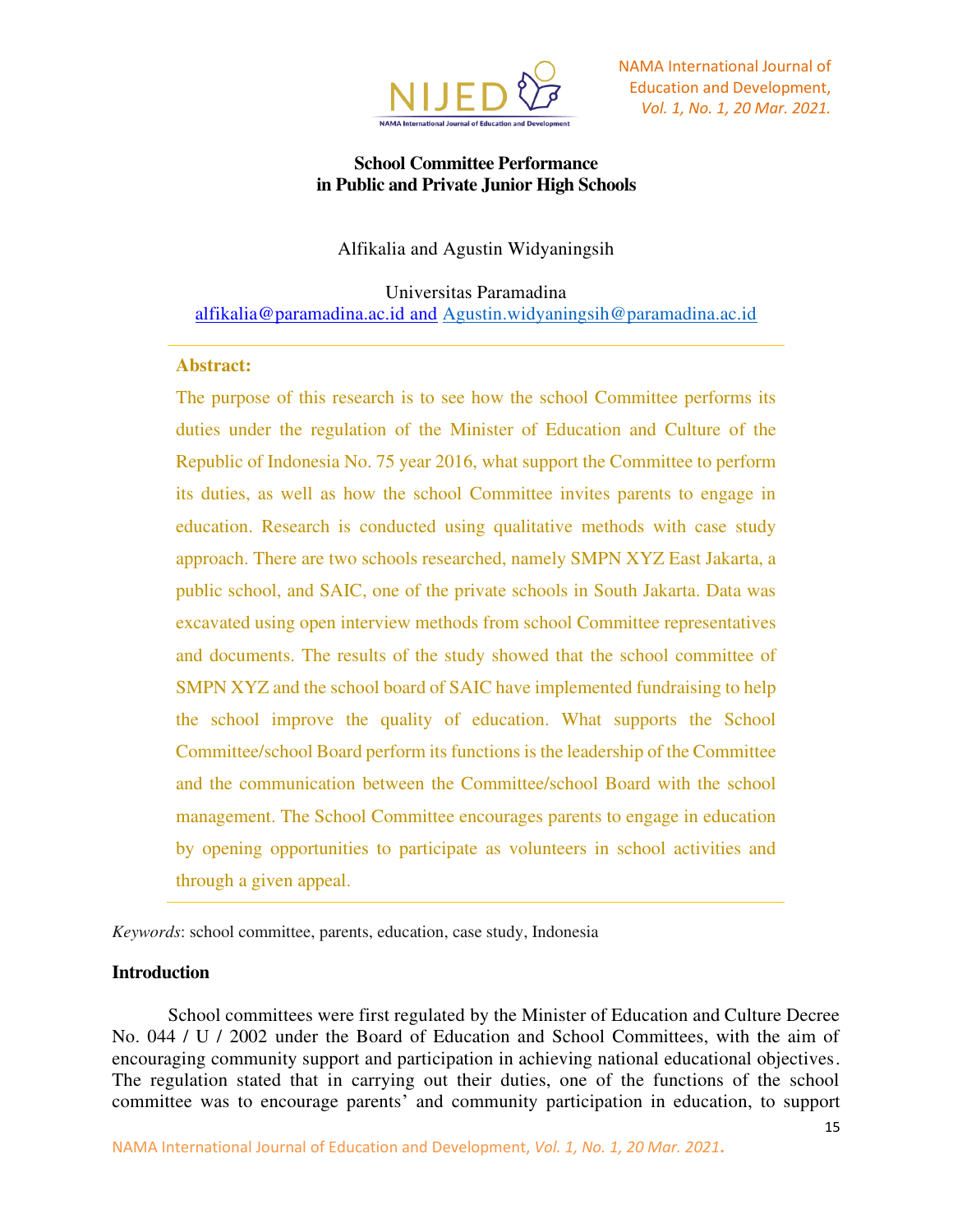

improvement of quality and equity of Education. This ministerial decree was then confirmed by a higher regulation namely Law No. 20 of 2003 of the National Education System. According to this law, a school committee is an independent institution consisting of parents/guardians of students, school community, and community leaders concerned about education.

The National Education System Law states that school committees are established with the intention that the community has a role in improving the quality of education services including planning, supervision, and evaluation of the Education program. The School Committee performs its role by: 1) providing advisory input, direction and support of personnel, facilities and infrastructure, and 2) supervising educational activities at the unit level of education. The National Education System Law also states that the school committee plays a role in the development of the education curriculum at which the school committee is located. If there are complaints, criticisms, suggestions, and aspirations from the community intended for the education unit, the school committee is also obliged to follow up on these (Government Regulation Number 17 of 2010 concerning Management and Implementation of Education).

Based on applicable regulations, the school committee consists of parents, community leaders, and relevant education experts, with a proportion of parents at maximum 50%, community leaders at maximum 30%, and relevant education experts at maximum as 30%. However, it is not easy for all the three components to be present in the management of the school committee. There is every possibility that a school committee may consist of almost 90 percent or even all of parents.

As mentioned earlier, the school committee was first introduced in 2002 and legislated in 2003. However, the importance of the role of the school committee in improving the quality of education is still not very visible. As reported by Alfikalia, et al (2011), about 86% of parents of state elementary and junior high schools, are not involved in the school committee. The two main reasons why parents are not involved are that they do not know about the school committee and that they do not have time to participate.

In 2016, the Minister of Education and Culture issued the Regulation of the Minister of Education and Culture of the Republic of Indonesia, Number 75, of 2016 concerning the School Committees which revoked and declared that the Minister of National Education Regulation No. 044 / U/2002 with regard to the School Board and School Committee no longer valid. The 2016 Regulation specifically regulates the functions and duties of school committees, selection and membership, funding, fundraising, ethics, and accountability mechanisms. Three years later, in 2019 it was reported that the positive impact of the school committees was not evenly distributed across schools.

An interview with one of the principals of a state junior high school in Jakarta found that the school had a passive school committee administrator. This administrator did not interfere, but also did not do anything. When a new board was formed, the new school committee was active in designing activities. This observation is in line with the findings by the Balikpapan City Board of Education in 2019 that the school committee has been normative, has no functions and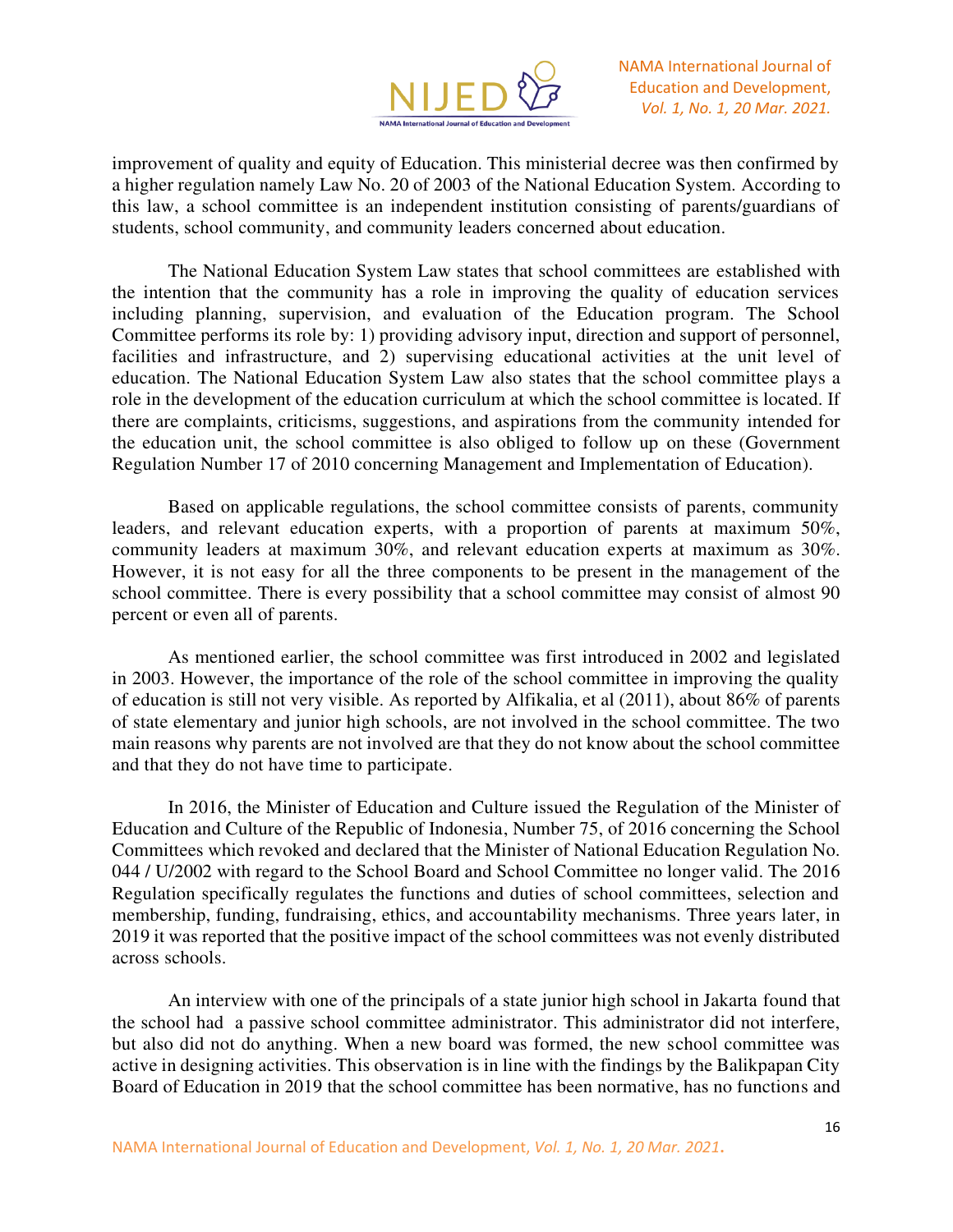

only follows the school agenda and that some school committee members do not even understand its function.

National media coverage of school committees also tends to focus on only the supervisory function of the school committee with respect to the use of the school funds. For example, it was reported that the school committee was deemed necessary to be evaluated on a large scale because it was only responsible in determining school fees and collecting funds from student guardians (School Committee Needs Total Evaluation, 2012). Other reports discussed the relationship between school committees and the problem of corruption in schools (Rachmaningtyas, 2016) and the linkage of school committee functions on the issues of levies and use of school budgets (*Kinerja Komite Sekolah Masih Memprihatinkan*, 2019; *Komite Sekolah Tersorot, MCW Desak Wali Kota Malang Benahi Fungsi Sekolah*, 2019; Ibrahim, 2019).

Earlier research on school committees mostly focused on examining the effectiveness of school committees in carrying out their functions (Siregar, 2014; Hanafi & Ma'sum, 2015; Sunandar & Sunarni, 2015; Sadewa & Yuniningsih, 2016). On the other hand, how school committees can encourage parental participation in education and how a good partnership between school committees and school institutions to improve education, has not been much discussed.

One important aspect of school education is involvement of parents. Parental involvement refers to parents' participation in academic and non-academic activities that enable them to contribute to children's success in school (Anguiano, 2004). Grolnick and Slowiaczek (in Dhamayanti, 2000) defines parental involvement as a dedication from parents to children in a particular domain, in this case the education domain.

It has been shown that parents'involvement has an impact on students' lives at school, both in academic and non-academic aspects. As cited by Duan, Guan, & Bu (2018), educational involvement and academic socialization by parents can improve children's academic achievement, their interpersonal skills and reduce the incidence of negative behaviours in school. The positive correlation between parents' involvement and children's academic achievement indeed suggests that parents play an important role in children's education through their involvement.

A school committee is basically an independent institution formed to provide views to a particular school in improving the quality of education and oversees the process of education in that school. Since the school and the school committee are independent, the terms of reference for their cooperation must be well established. As stated in Minister of Education and Culture Regulation No. 6 of 2019 concerning Organizational Guidelines and Work Procedures of Primary and Secondary Education Units, that in carrying out its functions, educational institutions from Elementary Schools to High Schools must have cooperative relationship with parents, school committees, and/or the community. The cooperative relationship in the concept of partnership can be well established if there is trust, transparency, equality and benefits between the partners (Tennyson, 2011).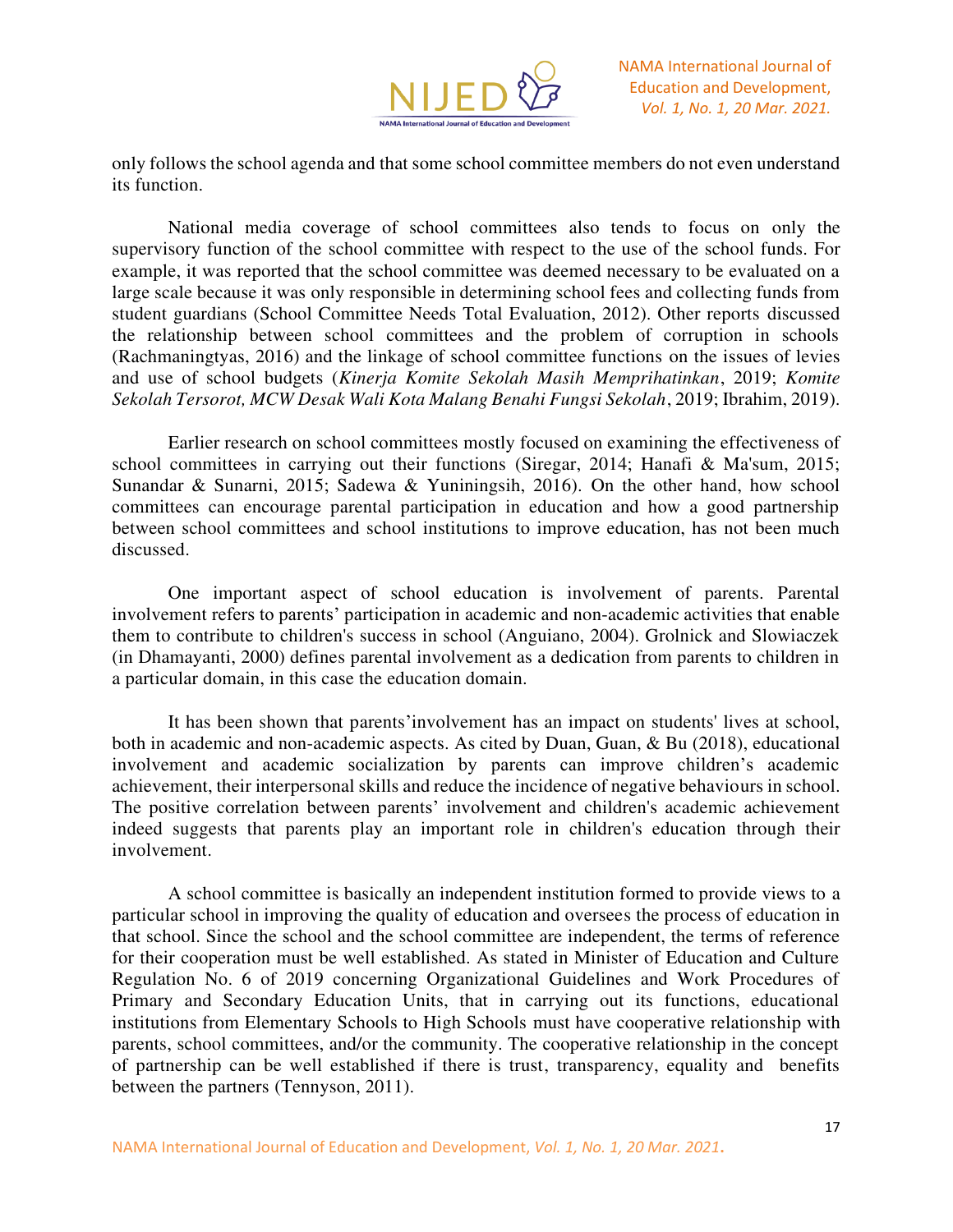

Partnership is now recognized as an important aspect in the development of schools and children's education because of limited resources schools are facing more so public schools. Through partnerships, especially when it is built on trust, equality and benefits, the goals of the institution which include quality are more achievable. Hence it is the interest of this study to examine the role of school committees and their partnership with schools. Specifically, the research would like:

- 1. To examine school committees' duties and their implementation in public and private junior high schools;
- 2. To analyse factors influencing the cooperation of school committees and school management in public and private junior highschools; and
- 3. To investigate how school committees encourage parental participation in the activities of public and private junior highschools.

### **Methods**

This research adopts a qualitative approach using case study design to examine how school committees carry out their functions, encourage parental involvement in education, and coordinate with school committees to improve the quality of education.

The sample was selected using a purposive sampling approach, which is in accordance with the problem in the study. The sample for this study consists of the school committees considered to have carried out their functions properly. Two school committees were selected, one from a public and another a private middle school namely SMPN XYZ (pseudonym) in East Jakarta and SAIC School (initial name) in South Jakarta.

SMPN XYZ School Committee has been established for a long time. However, this year, new school committee administrators were appointed to replace the previous ones. Within 3 months, the new administrators had succeeded in holding a weekly program of the school committee bazaar, held every Wednesday, for the purpose of raising the school committee operational funding. Subsequently the new school committee administrators were introduced by the headmaster to other school committees, as he considered it useful for others to know about the success of the school committee in his school.

SAIC is a private school with a unique approach. SAIC was first established in 1998 based on concerns over the declining quality of the relationship between school and parents, which at the time was limited to only business relationships. This school was founded with the establishment of a school foundation and a school management. In the foundation structure, there are parents and teachers. During its development, a School Board structure emerged which also consisted of parents and teachers. The foundation then only functions when there is a legal concern between the school and the government. The School Board is the highest structure in the school. Under the School Board, there is a Board of Directors who manages the school. The Board of Director then appoints the principal for each level of education. SAIC schools operate based on a shared vision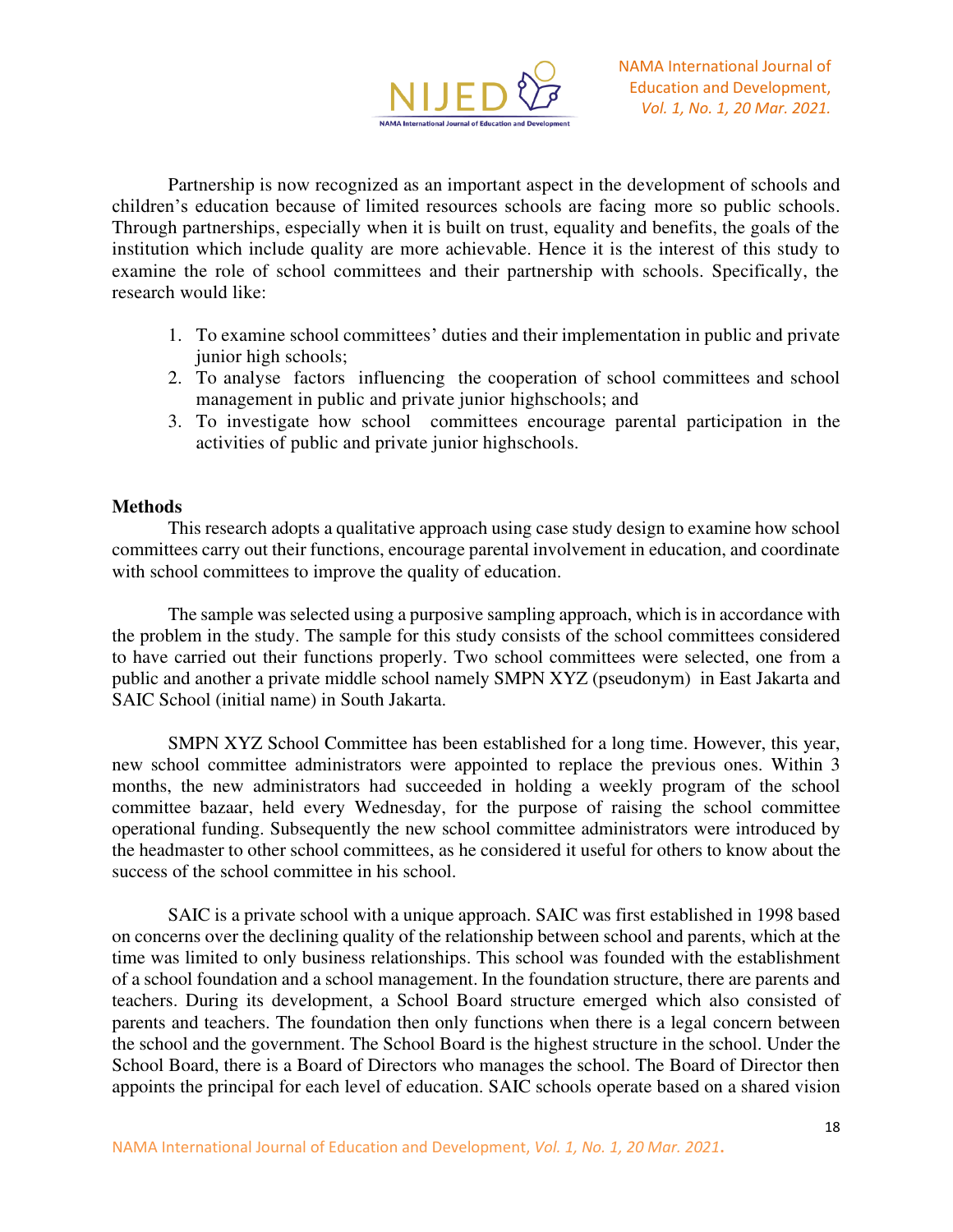

between parents and schools regarding education. School boards have a similar function to school committees in regular schools.

Data were collected through document study and interviews conducted using semi-structured interview questionnaire guide. After the interview, an interview transcription was then made, and later coded and examined to generate relevant themes. In processing the results of the interview, a verification process was also carried out to see consistencies in the answers of the respondents. Respondents of the school committee structure of SMPN XYZ East Jakarta and the school structure and school board of SAIC are listed in Table 1.

| Table 1. Respondents from SMPN XYZ |        |                                 |               |  |
|------------------------------------|--------|---------------------------------|---------------|--|
| Name (Initial)                     | Sex    | Position                        | <b>Status</b> |  |
|                                    | Female | The Head of School Committee    | Subject       |  |
|                                    | Female | Deputy Head of School Committee | Subject       |  |
|                                    | Male   | School Principal                | Informant     |  |

#### Respondents from SAIC

| Name (Initial) | Sex  | <b>Position</b>              | <b>Status</b> |
|----------------|------|------------------------------|---------------|
|                | Male | The Head of School Committee | Subject       |
|                | Male | <b>Education Director</b>    | Informant     |

### **Results and Discussion**

## *A. SMPN XYZ*

## 1) **Overview of the School Committee of SMP XYZ**

SMP XYZ School Committee has been established for a long time but was passive and merely a formality. However, since July 2019, a new school committee was formed. The school principal appointed new head and deputy head of the school committee, Mrs. V and Mrs. L because of their active participation as mothers in the preparation for their children's graduation ceremony in third grade junior high school.

The structure of SMPN XYZ school committee consist of the Head, Deputy Head, Treasurer, Deputy Treasurer, Secretary, Deputy Secretary and two members as Curriculum Counterparts, two members as Student's affair counterparts, and two members as Infrastructure and Facilities Counterparts (Figure 1). This structure reflects the structure of the school administration. In total, the number of members in the School Committee of the SMP XYZ is 15 at most. The members are from the local neighborhood and community leaders as their role is considered important and that they have sufficient knowledge about the area where the school is located.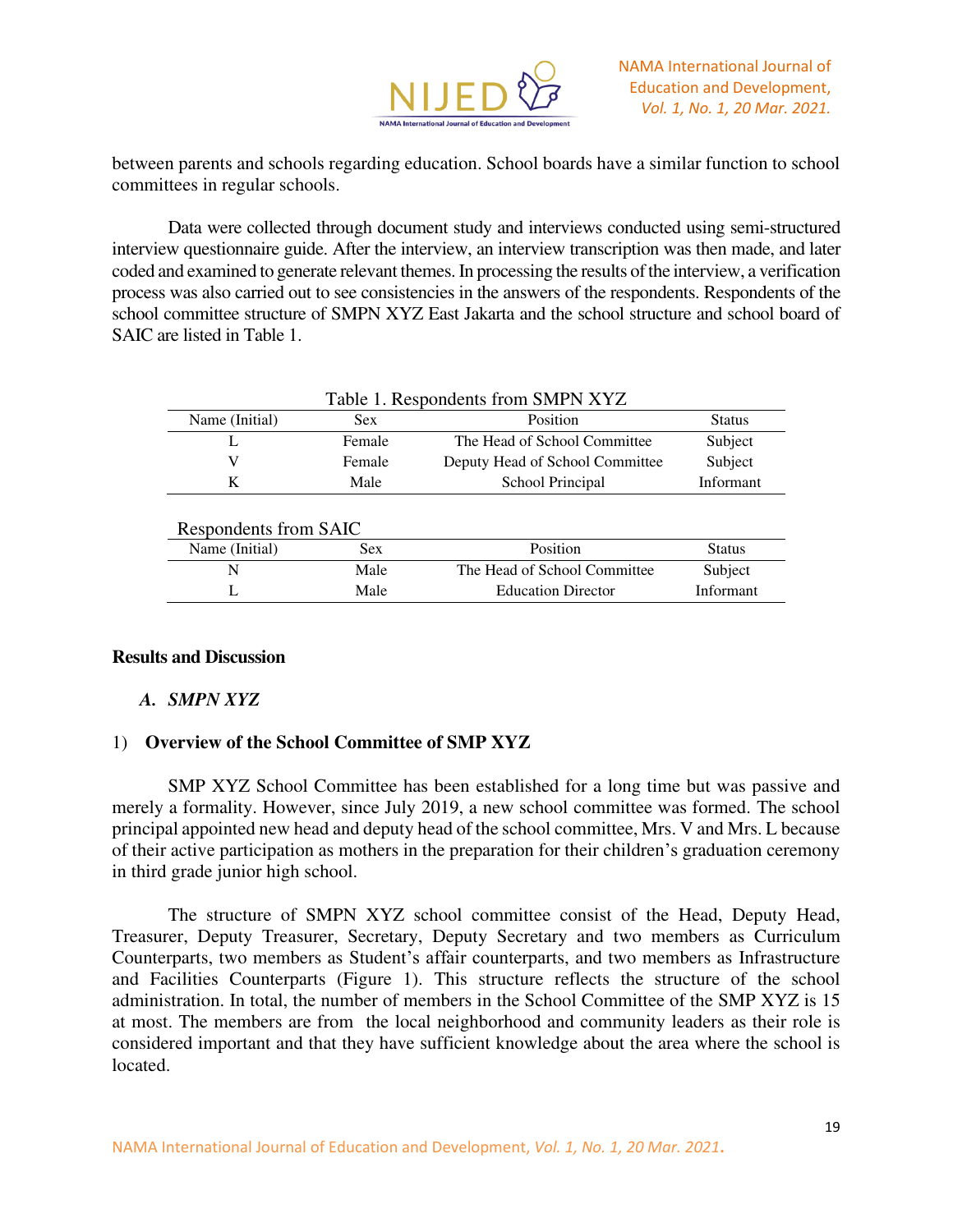

In carrying out their duties, the school committee interacts a lot with the vice principal in in charge of infrastructure. The school principal states that the vice principal for infrastructure is the representative of the school in the school committee to facilitate coordination, in providing the right and clear information about the school.

The current head of the committee together with her deputy drafted a simple work plan for next year. At the time of the study, the program's focus is on improving the quality of students' talents such as encouraging Student Organization (Organisasi Siswa Intra Sekolah – OSIS) to carry out arts performances during report card distribution. During the art performance, there will also be a student bazaar to promote entrepreneurship among students. The committee head also has a plan for a psychological test activity to identify the interests and talents of students at the point of registration so that they can straightaway be included in class majors from their first grade.

The head of the school committee also took the initiative to form a class committee in all classes. Class committee consists of representative of parents in a particular class that were elected by other parents to coordinate with the home room teacher for students' activities. The class committee was formed because the committee head thought it was impossible for 12 school committee administrators to supervise all 21 classes. The class committee is an extension of the school committee in terms of overseeing the implementation of teaching in all classes and solving any class's problems collectively. Class committee members comprise of about 3-5 people per class and work voluntarily. Class committee is not included in the school committee structure.

The school committee took the initiative to hold a bazaar every Wednesday as a means of raising funds for the committee's operational activities. The school committee obtained a loan to start the bazaar and was able to return the initial capital, and even managed to have a profit. The bazaar was held in the school area and had received permission from the school principal. The organizer of the bazaar is the administrator of the class committee, and recently, even parents who are not administrators of the class committee volunteered to be involved in bazaar activities such as selling food to the school community.

In managing the funds generated from the bazaar, the school committee regularly prepares financial reports on the income and expenditure of the committee, as one form of accountability although it was not requested by the school principal.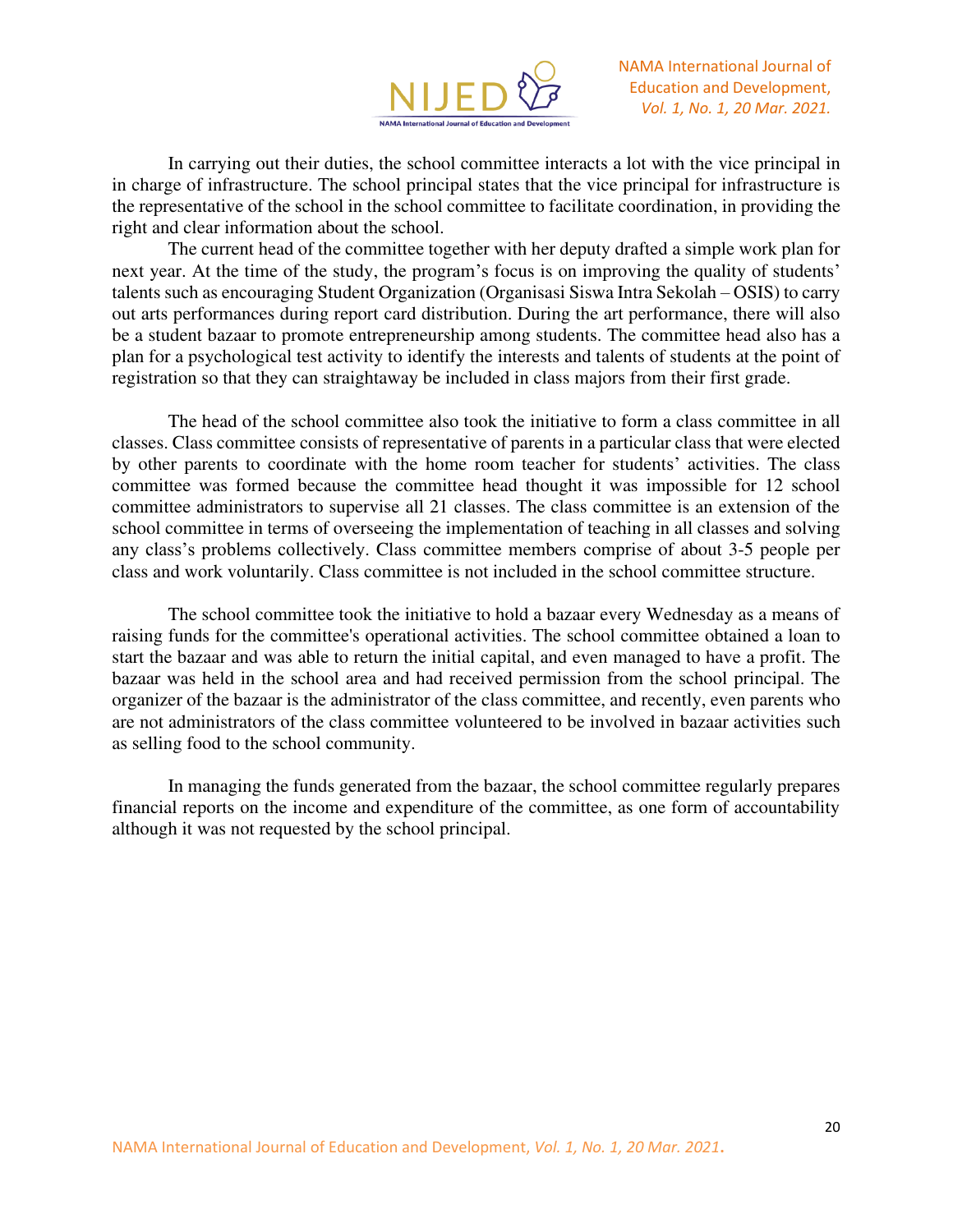



*Figure 1. The Organization of SMPN XYZ School Committee*

## 2) **Implementation of the duties of the school committee**

The current school committee, Mrs. V and Mrs. L, were involved in the schoolwork meetings. For example, in one work meeting, the committee provided input related to the rules about students bringing mobile phones to school and the committee's input was to not totally ban these devices. The School Committee saw the need to bridge school regulations with the needs of students' parents in arranging students' transportation to and from school. As a result, mobile phones are permitted to be taken to school but are only allowed to be activated before and after school hours and if there are students caught using mobile phones during class time, their mobile phones will be confiscated. The confiscated phones will be returned to the respective students after the distribution of semester report cards. The committee also offered suggestions to the school principal in improving students' talents. However, they did not give an opinion on the curriculum as they did not think there was any problem with the curriculum. No suggestions were made on the school budget because when the committee was formed in July, the school budget plan was already set in March.

In terms of fundraising, the School Committee has been helping the school to find sponsors to build a literacy park and school toilets. The purpose of a literacy park is to utilize abandoned school land that is used as a water disposal reservoir which will be used for learning outside the classroom. For these two programs, parents helped to prepare a funding proposal and through the funds collected by the school committee including the profits from the bazaar, the school committee has been able to help provide funds for school activities. The committee has assisted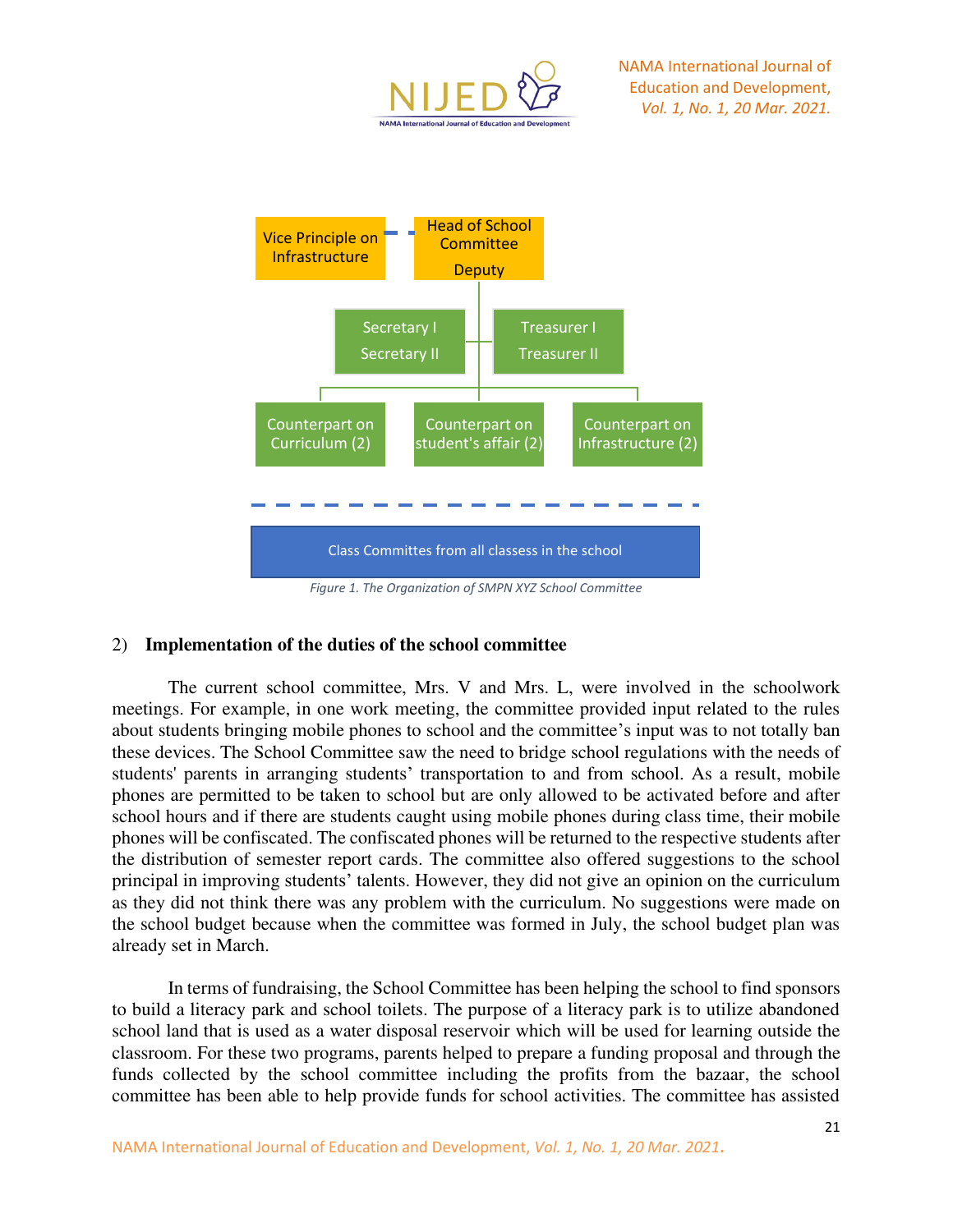

the school programs by funding school participation in various student competitions which include allocation of funds for lunch for students who take part in the competition, The school committee through class committee also helps school in repairing class facilities which was not covered in the school budget.

The task of the school committee in carrying out the supervisory function is carried out simultaneously with the activities of giving consideration, expressing criticism and receiving input from students. School committee addresses students' complaints about teachers who, according to students, are not good at teaching. Teachers more often asked students to take notes compared to teaching with different methods. This problem was conveyed to the vice principal who was part of the school committee and later conveyed to the head of the School Committee. Other assistance includes repairing of a broken fan in one of the classes as the school did not a budget for such expanses.

Beyond the four main school committee tasks, the school committee also strives to improve the quality of students. For example, the head of school committee saw the potential for improving students' qualifications in extra-curricular as record showed that students quite often won competitions in some extra-curricular activities. The Class Committee helped to find teachers who were trained in their fields to encourage and enhance the talents of students to perform and compete. The school committee also wanted OSIS to develop their organizational skills and proposed to the school to hold an arts performance after the final semester examinations which was approved by the school.

## 3) **Factors influencing the cooperation between school committee and school administration.**

## a) Leadership and Communication

The head of the School Committee has the ability to communicate well and has been more proactive in providing creative ideas in implementing work programs. The committee also seems to be able to motivate school parents to participate in school committees and in the classrooms because many parents are willing to be invited to become administrators. The Committee also strives to be accountable and transparent through the issuance of financial accountability reports in every activity which is important in maintaining the trust given by the school and school committee members.

### b) Facilitation and Equality

In coordinating with the School, the School Committee interacts with the deputy principal in public relations and infrastructure. Permission is given to the School Committee to use the deputy principal's room for coordination activities and meetings. In forwarding complaints to the vice principal of public relations, the school committee uses a 'vent' approach by filtering any direct criticisms involving teachers to avoid sensitivity which could affect children.

### c) Dealing with Conflict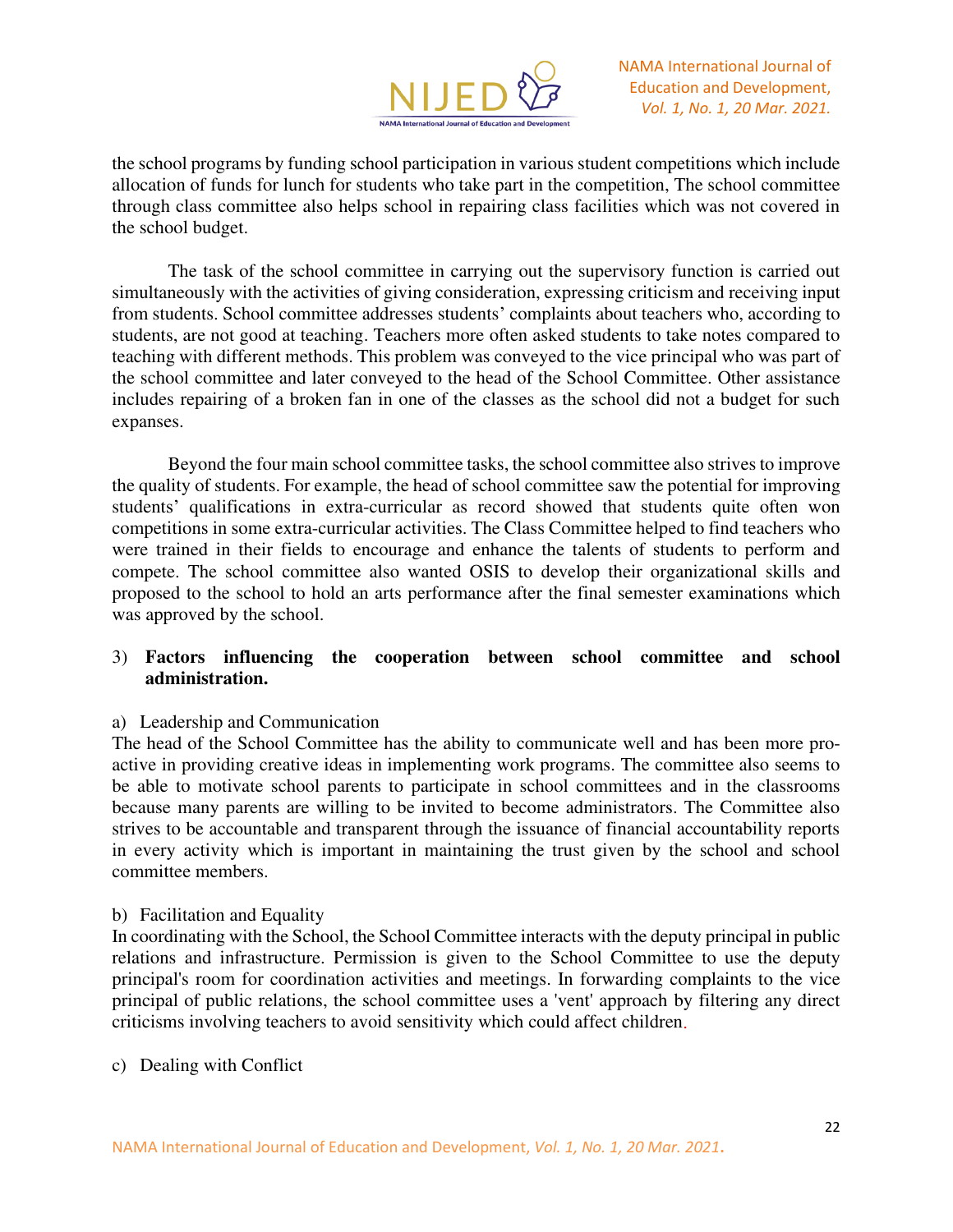

The School Committee of XYZ Middle School interacts well with the School and there has never been a conflict. Coordination is going well and supportive of each other. 4) **How school committees invite parents to participate in education** 

There has not been a specific effort by the chairman and deputy chairman of the School Committee at XYZ Middle School to get parents involved. But with the bazaar and art performance, the committee chairman hopes that parents will participate in school activities. The committee head thinks that when children are involved in any school activity, parents inevitably will participate to prepare children and attend school. The committee head observed that at the bazaar conducted by the class committee - which is an extension of the school committee – there are some parents who were not the members of the class committee who were interested in joining the bazaar. The committee head considered this a good thing and indicated that there was a desire from parents to be involved.

# *B. SAIC*  1) **Overview of SAIC School Committee**

SAIC does not have a school committee as determined by government regulations. The involvement of parents in education is now manifested in the structure of the School Board which has been around for a few years since the establishment of SAIC.

One of the reasons for the SAC establishment was based on concerns over the declining quality of the relationship between school and parents, which at that time became limited to business relationship. The school was founded with the establishment of the foundation and school structures. In the foundation structure, there are parents and also teachers. During its development, a School Board structure emerged consisting of parents and teachers. The foundation then only functions when there is a legal relationship between the school and the government. The school board is the highest structure in the school. Under the School Board there is a Board of Directors who manages the school. The Board of Directors then appoints the principal for each level of education. This School Board is the highest institution in the SAIC. The School Board plays a role in making strategic decisions including budget, school fees, and membership of the Board of Directors.

The School Board consists of Parents' representatives from the Play Group, Elementary School to Senior High School, as well as teaching staff. According to the head of the School Board, the participation of teaching staff in the School Board is not a problem because SAIC is a Private school and that teachers' voice needs to be heard. The contribution of teaching staff widens the different perspective making the functions of the School Board more representative, comprehensive, and fair.

The School Board is chosen from the Class Council, so each Class Council proposes its candidates to be elected. The Class Council is like a sub of the School Board but at the class level,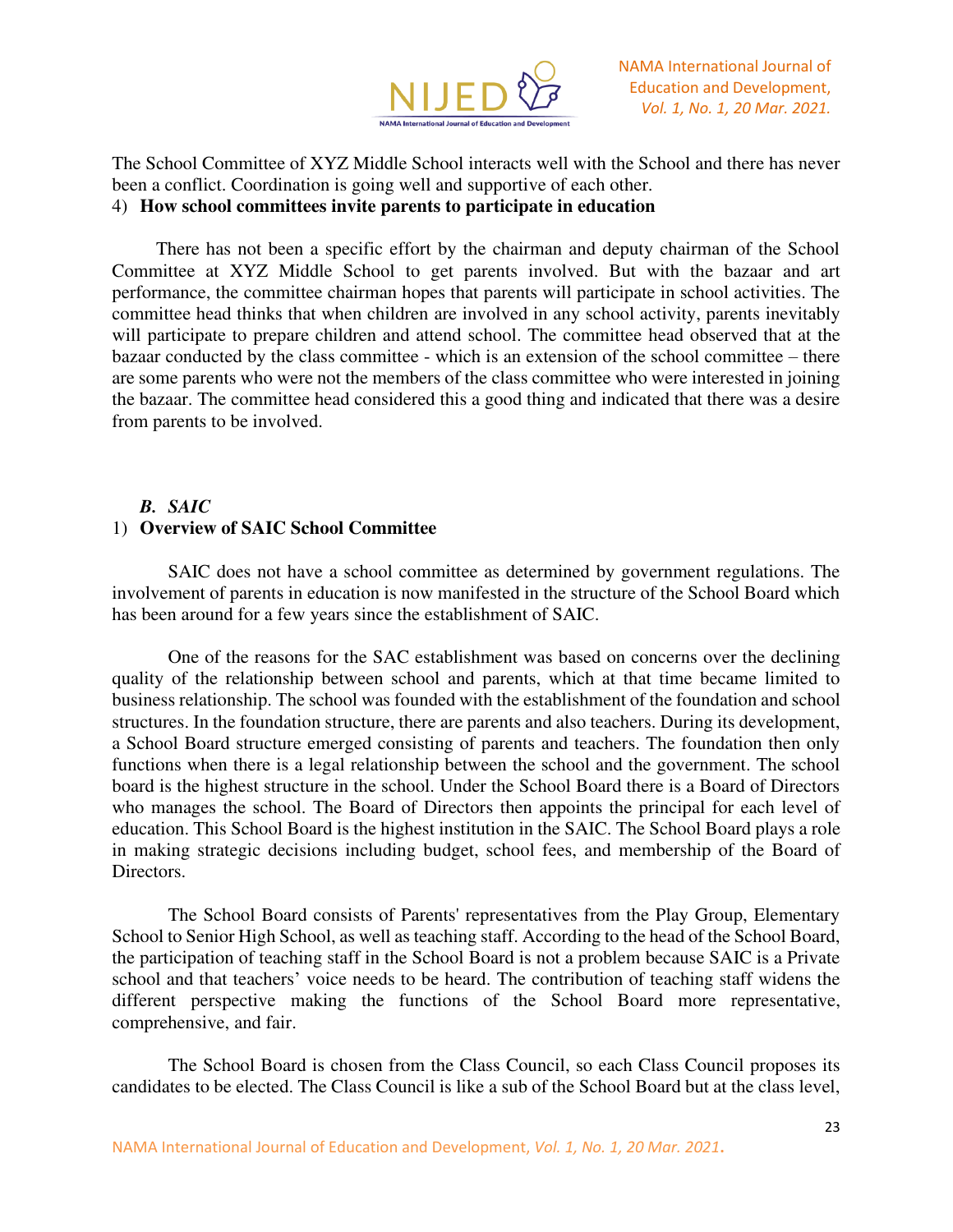

which has the task to take care of daily activities. This Class Council consists of a maximum of 8 class representatives from parents. These are for positions of head, deputy head, treasurer, secretary, transportation section and consumption section, and others.



Figure 2. Structure of SAIC School Board

## 2) **Implementation of the duties of the School Board**

The function of the School Board is wider than the school committee because the School Board's position is above the Board of Directors. The School Board has a decision-making function and strategic input on school operations at SAIC. The School Board provides more of advisory policy input and strategic direction because the school board sees the situation of the school using the 'helicopter view' so that it can see things that are not visible to the school management. For example, the School Board sees the need to open recruitment for the position of Human Capital Director in the development of SAIC in the future. The School Board also noticed that few students from SAIC Elementary School went on to SAIC High School. The School Board then reminded the school management not to promote the SAIC Secondary School to 6th grade elementary school students at SAIC, because the promotion that was carried out so far was only to elementary students from outside SAIC.

The School Board is also aware of the school's cash flow and became involved in its supervision. In this case, it can be said that the School Board is involved in overseeing the School Revenue and Expenditure Plan (Rencana Anggaran Pendapatan dan Belanja Sekolah – RPBS). The School Board also supervises the Board of Directors' performance, which consists of the Director of Education, the Director of Development, and the Director of Human Resources Department.

The School Board and class council maximize the functioning of the parent community and carry out the mediation function or liaison with external parties. This can be seen when negotiating land for school development or when other sources of funding are needed to help student competition activities that require large costs, such as participating in competitions abroad.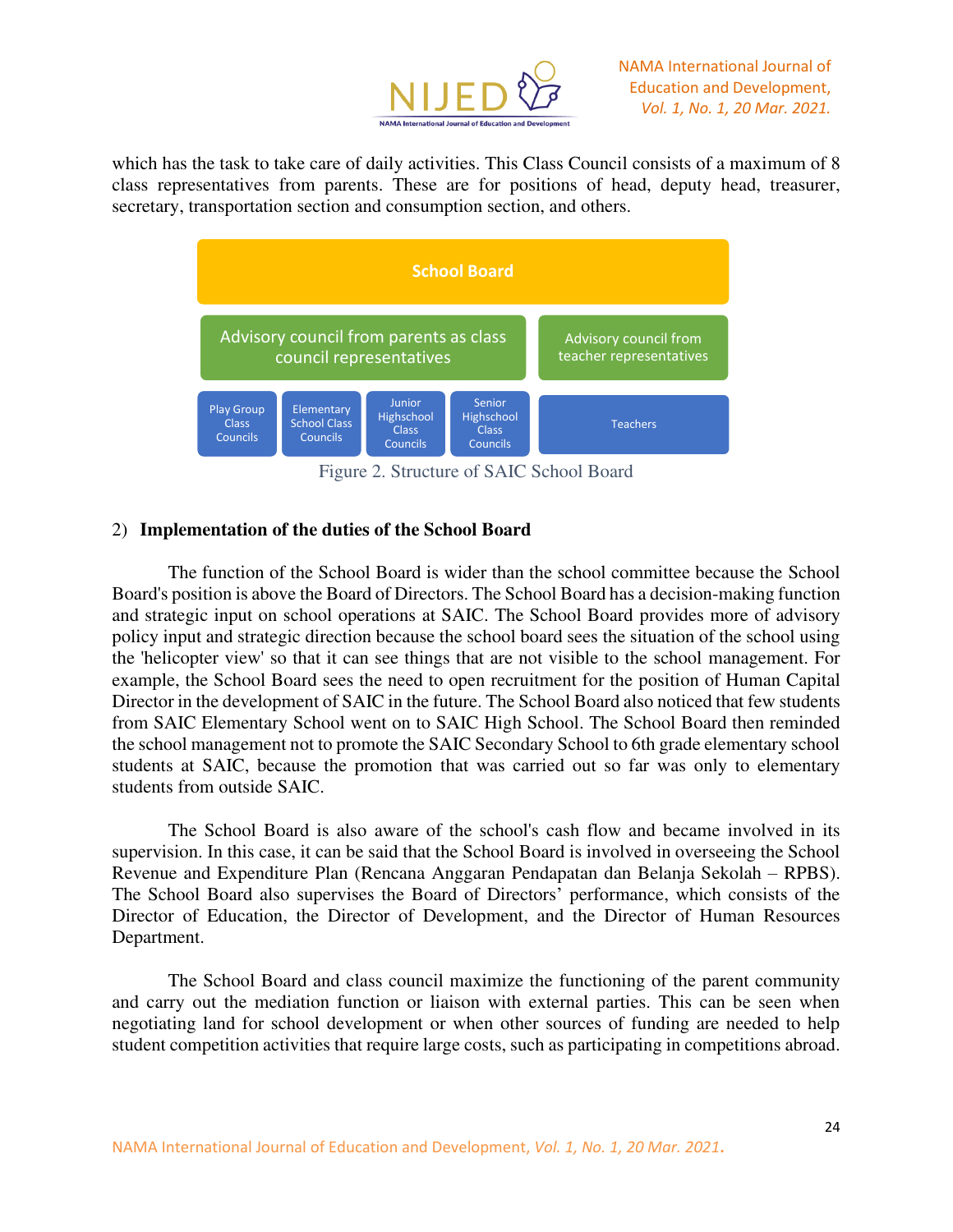

The School Board also helps in bridging parents' concerns about school management decisions. When management makes the decision to increase the number of classes, the School Board helps explain why management decisions need to be made, to answer parents' concerns that adding classes will impact the quality of education.

### 3) **Factors influence the cooperation of the school committee (school board) and the school**

### a) Leadership and Communication

Responsive, communicative, and active leaders in every forum are needed to be able to drive the performance of the School Board and Board of Directors. This leader is also able to create an atmosphere that provides flexibility for the Board of Directors or Class Councils to have the courage to express their aspirations in support of the activities carried out by the school. Thus, the expected communication patterns are balanced, not only top down, but also bottom up.

### i. Coordination

The School Board conducts regular meetings that must be prioritized to be held once a month. In this meetings, various issues related to the objectives of the School Parties with a focus on community activities were discussed. One of the community activities was the implementation of joint futsal sports activities between students and their fathers which were organised in its efforts to strengthen relationships among them.

### ii. Dealing with Conflict

Conflicts faced by the School Board are almost non-existent due to good coordination and the consultation process carried out by the School Board and the School. In addition, the responsiveness of the School Board in providing support enables the communication process to run well to obtain the best solution should problems arise.

## 4) **How School Board invites parents to participate in education**

The School Board has been active in motivating and opening the horizons of parents to be involved in student education. This is done through a WhatsApp group of the parents. The participation of parents helps in ensuring that quality of education is maintained at a reduced cost. The School Board recommends that all parents are required to attend parenting program by setting a minimum number of parenting classes that must be attended. If the minimum number is not met, then parents are not allowed to take their children's report cards indicating the importance of involvement of parents in children's education.

SAIC hold activities with new parents for 2 days and 1 night to align parents' vision and mission of education and their role in children's education. During this activity, the School Board provides material information to parents.

What the SAIC is doing shows that parents need to be invited based on their capacity. The opportunities for parents to be involved can be seen from parenting classes to increase knowledge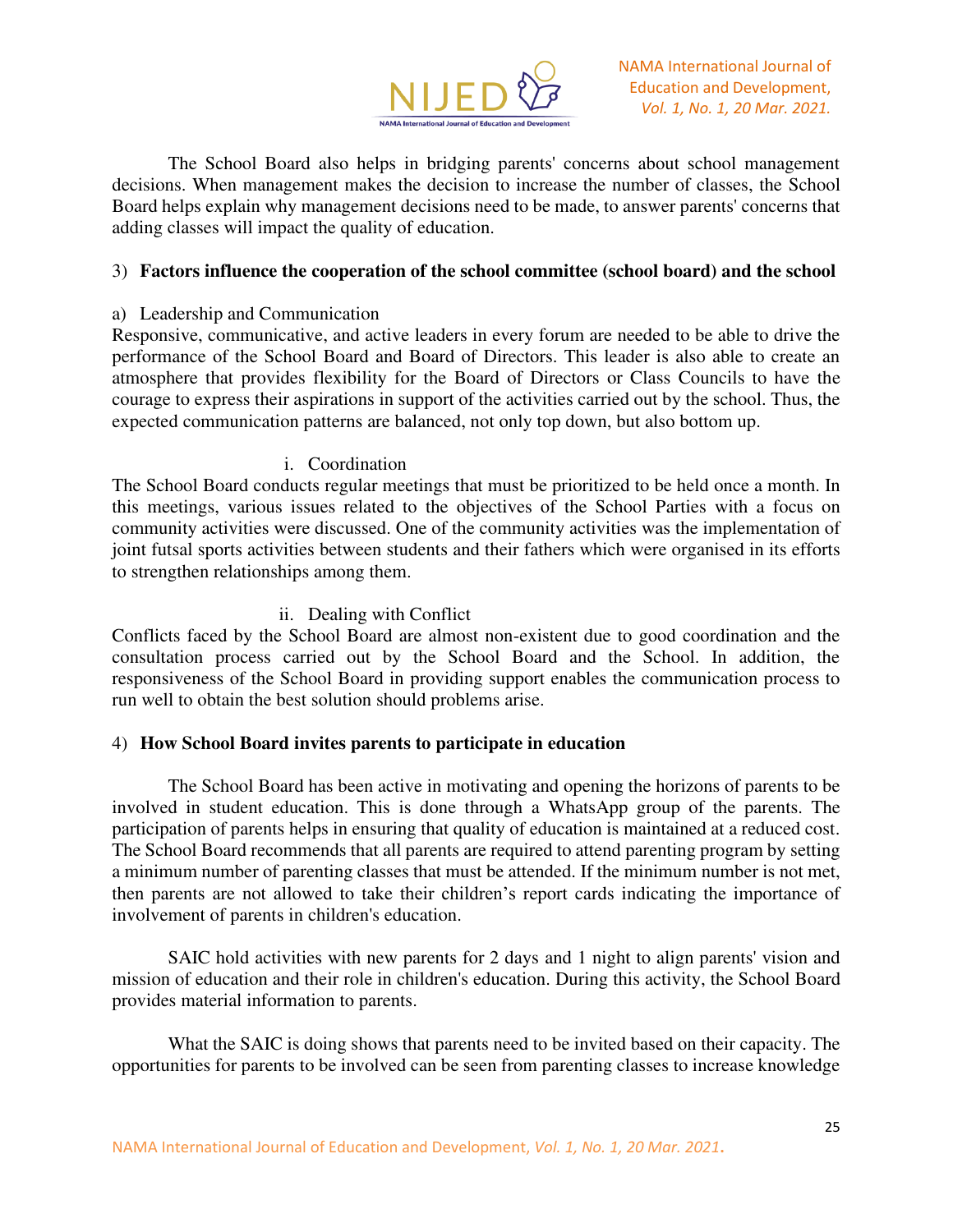

and skills for parents, giving parents the opportunity to volunteer at school, and involving parents in decision making at school.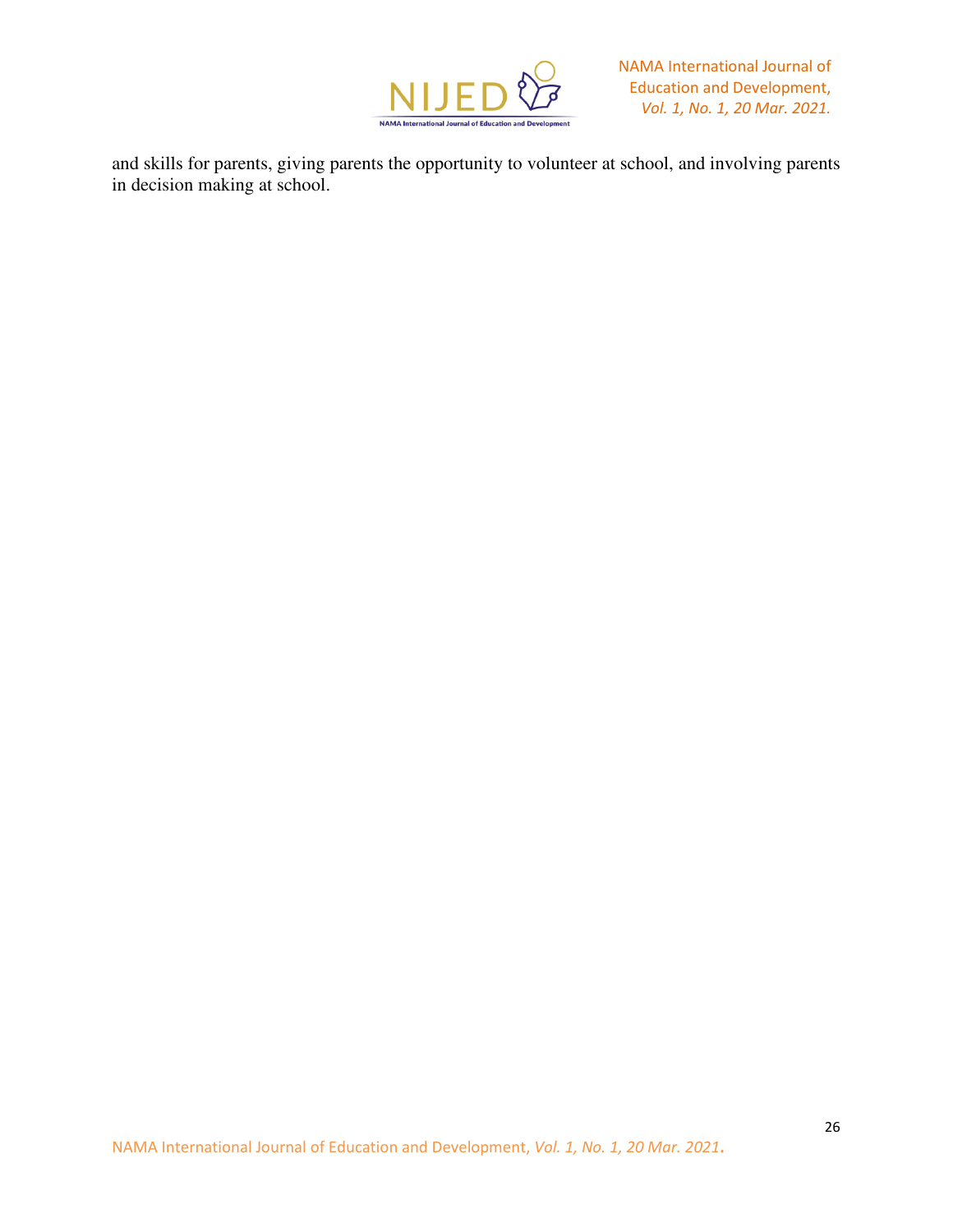

## **Discussion**

The two case studies indeed show that there are different ways of parents' involvement in school. Parents' involvement in SAIC schools is structured in the school system through the School Board which includes a representative from teachers. Involvement of parents in SAIC is contrary to the Minister of Education and Culture Regulation number 75 of 2016 concerning School Committees. The functions of the School Committee can be carried out by the School Board and may even exceed the functions of the School Committee which is based on the regulation. Involvement of parents in educational activities at SAIC has been active since the beginning of the establishment of SAIC. The school founders considered that involvement of parents in school is important. Until now at SAIC, parents' participation in education has been proactive, without having to wait for an invitation from school for them to participate. Policy making by the School Board can be considered more comprehensive because it looks at all aspects of parents, teachers, and students.

It was found from the interviews that the establishment of School Committees at SMP XYZ was not in accordance with Minister of Education and Culture Regulation number 75 of 2016 concerning School Committees. The head and the deputy head of the Committee of SMP XYZ were appointed by the school principal. In addition, the broad scope of community involvement in School Committee is limited to the neighborhood leader. The interviews with the head and deputy head of the School Committee as well as with the head of the school that the steps taken by the school principal, can be seen, as a form of compulsion over the role of the School Committee in the previous administration which was considered passive to the point that even the principal had never met with them. The willingness of Mrs. L and Mrs. V to become head and deputy head of the School Committee can be considered as a form of parental involvement through an invitation or request from the school. This is in line with Hoover-Dempsey  $\&$  Sandler (2005) which shows that a general invitation from schools as one of the factors that encourage parents to be involved in their children's education. With the invitation, parents feel that their contribution is needed and appreciated by the school.

### a) Implementation of the duties of the school committee

Referring to Minister of Education and Culture Regulation No. 75, 2016, in Article 3, in general, there are 4 tasks of the school committee, namely: a) Give consideration in determining and implementing related education policies, including: School policies and programs; School Income and Expenditure Budget Plans/School Work Plans and Budget (Rencana Anggaran Pendapatan dan Belanja Sekolah – RAPBS/Rencana Kerja dan Anggaran Sekolah – RKAS); School performance criteria; School education facility criteria; and criteria for cooperation with other parties, b) raise funds and other educational resources from the community as individuals/organizations/businesses/industries and other stakeholders through creative and innovative efforts; c) supervise education services in schools in accordance with statutory provisions; d) following up on complaints, suggestions, criticisms, and aspirations from students, parents/guardians, community and the results of the School Committee's observations of the school's performance. The data do suggest that both SMP XYZ School Committee and SAIC School Board have started to carry out their functions accordingly.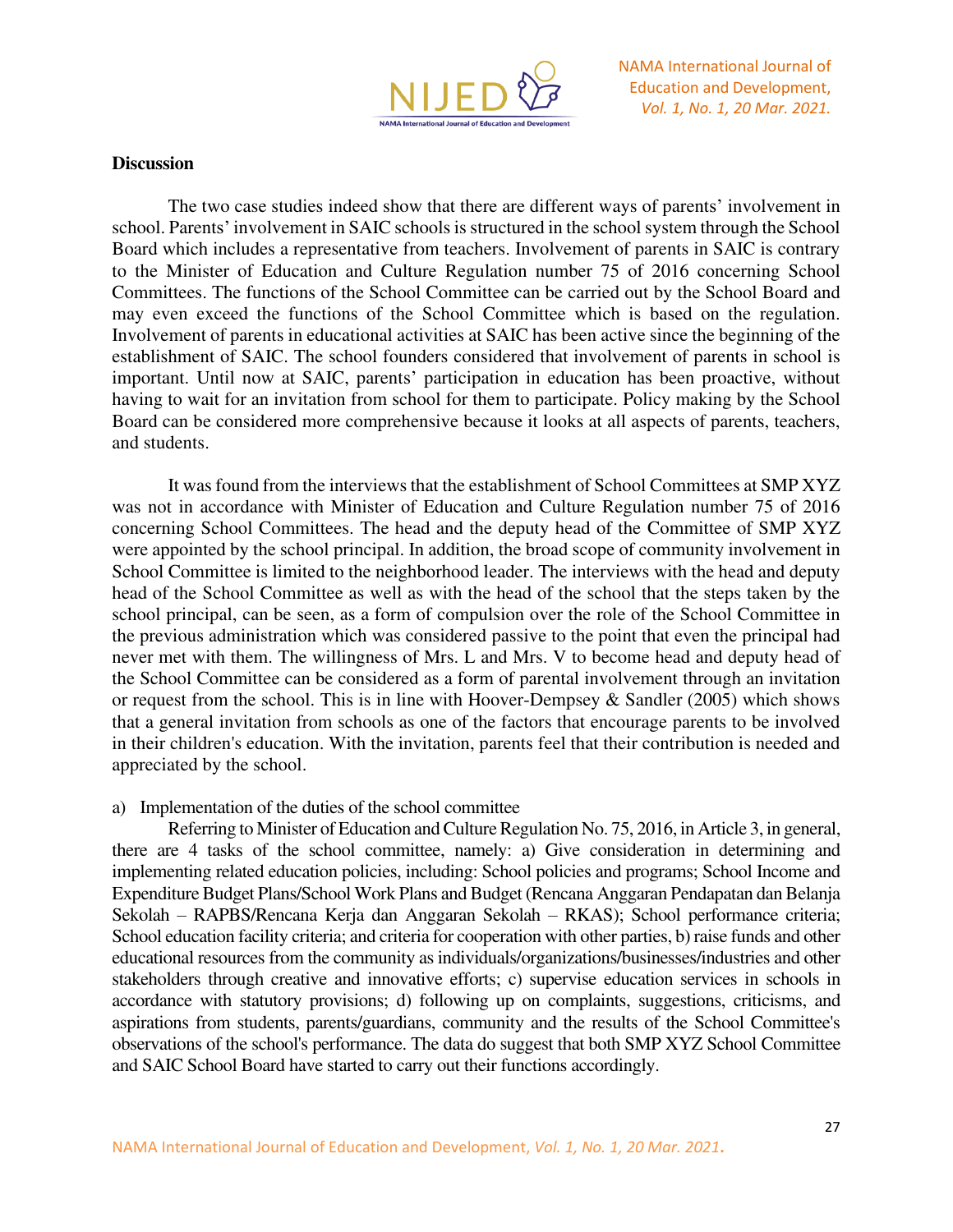

The function related to the implementation of educational policies has been carried out, both by SMP XYZ School Committee and the SAIC School Board although on quite different scales. SMP XZY School Committee provides input related to the policy of carrying mobile phones to school while SAIC school board provides considerations that have a broader impact, such as how SAIC elementary school graduates can go on to SAIC secondary school, and the appointment of a special director to manage human resources at SAIC. The role of SAIC School Board is also apparent when discussing the School Income and Expenditure Budget Plans (RAPBS). This is yet to be seen in the XYZ SMPN School Committee because when it was formed, School Income and Expenditure Budget Plans (RAPBS) was already in place.

In terms of fundraising function, both the SMP XYZ School Committee and the SAIC School Board have performed this role. However, the scale of the funds that have been generated is far different. The XYZ Middle School Committee has assisted the school by raising the food fund for students who took part in competitions outside the school. The committee is also in the process of finding sponsors to build a literacy park in the school yard. The school council, through the class council, has helped raise funds for students who will leave the country to participate in a competition abroad and for land acquisition for the construction of school buildings.

The supervision function has been carried out by SMP XYZ Middle School Committee, although it has not been systematically done. The supervision function seems to be in line with the function of handling criticisms from parents or students. Whereas on the SAIC school board, the function runs according to its status as the highest structure in the school, above the school Board of Directors.

In addition to the four functions, SMP XYZ School Committee and SAIC School Board do perform other functions. At SMPN XYZ, the School Committee in coordination with the school principal took the initiative to repair a broken fan in the classroom. The committee also encourages the school to hold arts performances during the distribution of semester report cards to encourage student council activities, extra-curricular activities, and student talent show. This initiative was coordinated and supported by the school principal. The SAIC School Board had asked school management to require parents to participate in parenting classes. Parents who do not attend the minimum number of parenting classes are not allowed to take their children's report cards. At SAIC, teachers are accustomed to delivering semester learning plans at the beginning of the semester to get input from parents, in terms of parents' participation in learning activities.

It can be said that the school committee/school board can play a role in developing the quality of education in schools, although the extent of their roles may vary across schools that could be due to differences in expectations. A study conducted by Hanafi & Masum (2015) shows that the controlling and mediating functions of school committees in SMKs are still lacking while a study by Mustadi, Zubaidah, & Sumardi (2016) shows that there are still gaps between planning, process, and evaluation aspects of the functioning of the school committees.

Data from this study indicates that private schools have the flexibility to optimize the participation of parents and the community in education, compared to public schools. This discretion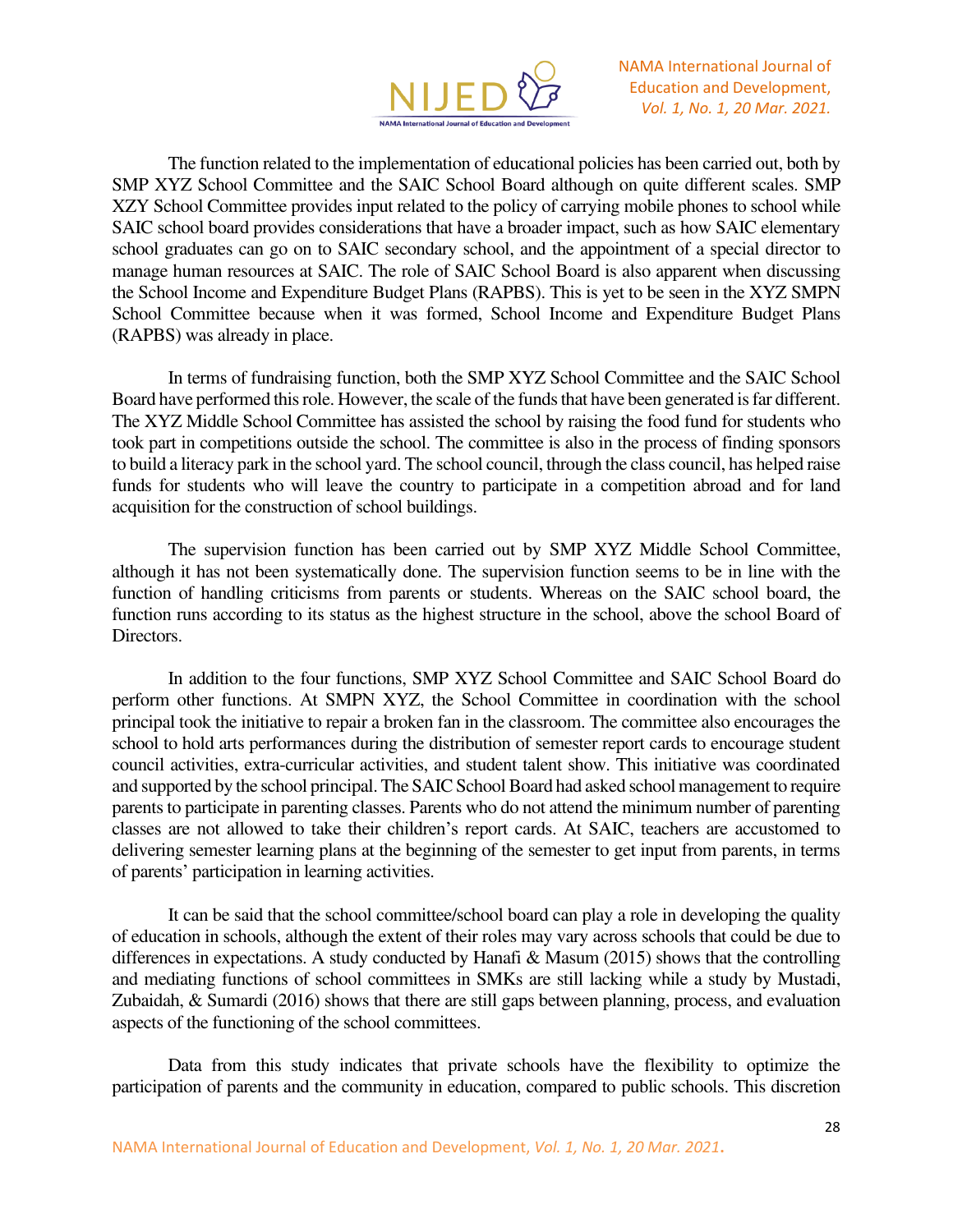

began to appear since the beginning of the founding of the school. A school that was built from the very beginning to prioritize parents' participation in education will make parental participation a major value in the implementation of education in schools.

b) Factors influencing the cooperation of school committees and school management

SMP XYZ School Committee and the SAIC School Board show good collaborations between the committee/board and school management. This collaboration can be established well because there are several important elements that stand out from each party. The aspects of leadership, communication, and how to handle conflicts play a role in building effective cooperation between the school committee/school board and school management. These are some of the important components in running a partnership (Compassion Capital Fund National Resource Center, 2010).

Even so, the SMP XYZ School Committee is still worried that something will happen to their children if they criticize teachers'teaching methods as there are still feelings of hesitation when it comes to criticisms or complaints about the school. The committee shows an ambivalent element. On the one hand, there is a desire to help improve the quality of education in schools, on the other hand, there is still feeling of hesitation. Whereas in partnership, the element of trust and equality is the basic foundation in ensuring the partnership can run effectively (Tennyson, 2011).

c) How the school committee/board invites parents to participate in education

Both the head and deputy head of SMP XYZ School Committee and the head of the School Board showed that there were no specific methods or ways to get parents involved in children's education. The head of SMP XYZ School Committee used an indirect method to get parents involved by organizing activities that invite parental involvement. Hoover-Dempsey & Sandler (2005) shows that there is a general invitation from schools as one of the factors that encourage parents to be involved in their children's education. With this invitation, parents feel that their contribution is needed and appreciated by the school. Correspondingly, Epstein (in Hoover-Dempsey & Sandler, 1995) said that one form of opportunity for parents to be involved in school is to create opportunities for parents to volunteer.

Parental involvement has become an integral part of SAIC, so the role of the School Board is to motivate and open up parents' insights about the importance of involvement. The School Board also recommends that the school makes parenting activities at school a must-do for parents, with a certain minimum number of meetings each semester. Making parenting activities in schools compulsory is one way that can encourage parental involvement in schools. The head of the School Board is also aware that the situation of parents can influence involvement in school. Therefore, the School Board has a policy that parental contributions can be adjusted to the circumstances and conditions of parents. Hoover-Dempsey & Sandler (2005) stated that another factor that encourages parents to be involved in children's education is the context of parental life, including parents' perceptions about the energy and time it takes to be involved. Parents have their own judgments about providing time to be involved in their children's educational activities. The head of the School Board understands that parents who are busy with office work may not be able to physically attend school. However, the head of the School Board still encourages parents to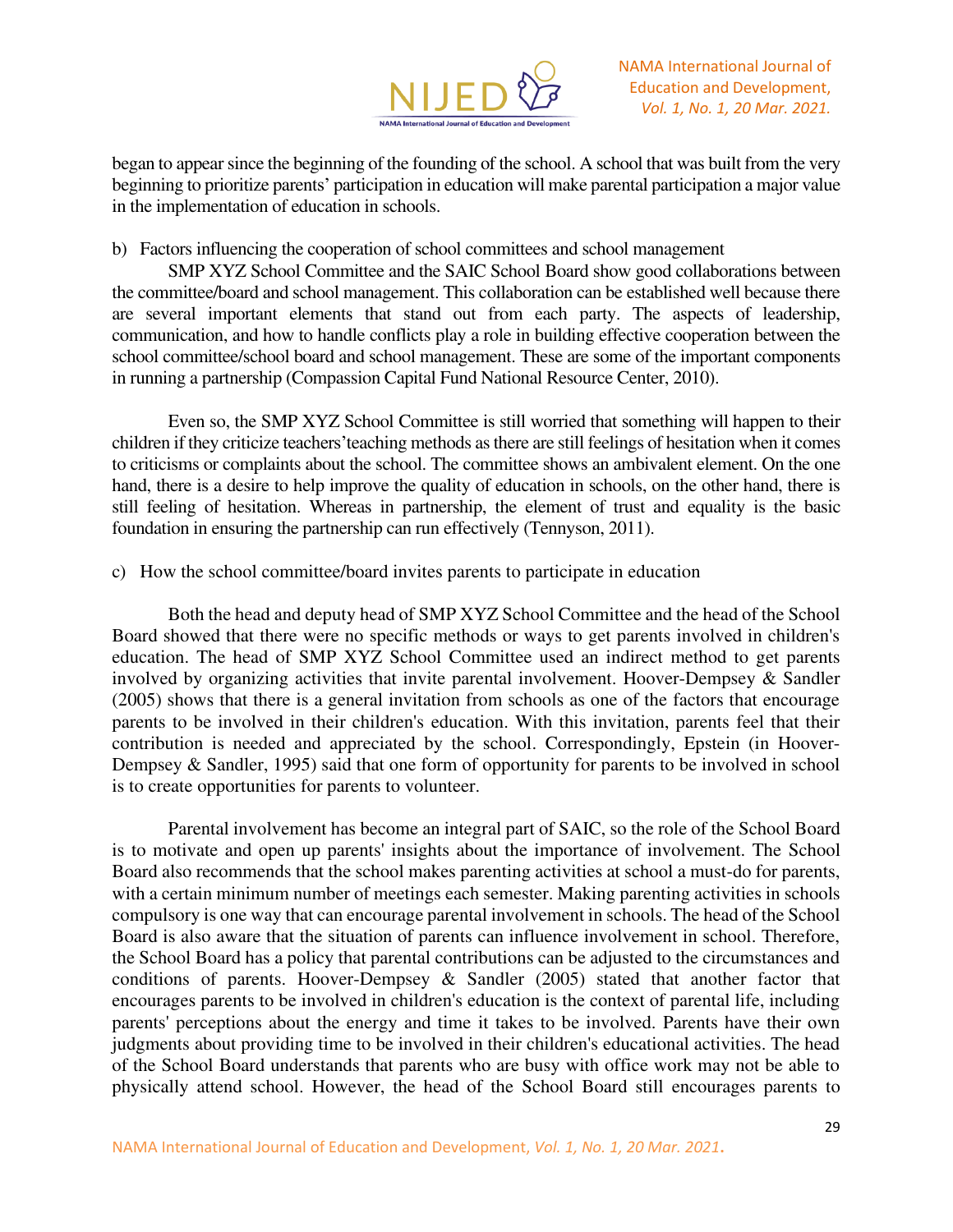

participate in the education of their children according to their capacity, such as lending their cars for student activities outside of school.

### **Conclusion**

This study examined the role of school committees which was considered successful in terms of the collaboration between school committees and school management and how school committees can encourage parental participation in education. The results show that there are alternative forms of parental and community involvement in education other than the school committee. This can be seen in how the SAIC School involves parents formally in the structure of their educational institution, namely in the form of a School Board, which consists of parents and teachers. The functions of school committee or school board centres around activities of fund raising, alternative resources, supervision, and criticism/suggestions.

Element of leadership, communication, trust, and equality are important in ensuring sustainable partnerships/cooperation between school committees/boards and school management. There should be openness and acceptance between the school committee and school management on new ideas for improvement and innovative solutions to solving problems. It is also critical for school to recognize the different levels of capacity on the part of parents, their strengths, and challenges in the efforts to promote and encourage parents' involvement in activities related to their children's learning and development.

Activities that invite parental participation in education need to be made a priority so that parents can get involved optimally in accordance with their respective social conditions. Seminars/trainings will help, giving exposure on leadership skills and how parents and community can improve the quality of education through improvement of school committee in its role to promote and encourage involvement and participation in school. In-depth research to examine the partnership process between school committee and school management should be conducted.

### **Acknowledgement**

Our gratitude goes to the NAMA Foundation for funding this research activity and NICE Indonesia for helping to carry out this research until the end.

### **References**

- Anguiano, R. P.V. (2004). Families and Schools: The Effects of Parental Involvement on High School Completion*. Journal of Family Issues. Vol. 25, No. 1, hal. 61-85*
- Compassion Capital Fund National Resource Center. (2010). Partnerships: Framework for Working Together. U.S. Department of Health and Human Services. Retrieved from http://www.strengtheningnonprofits.org/resources/guidebooks/Partnerships.pdf
- Dhamayanti, A. (2000). *Hubungan Sikap dan Keterlibatan Ibu pada Pekerjaan Rumah dengan Sikap dan Kebiasaan Belajar Anak. SKRIPSI* tidak dipublikasikan. Depok: Universitas Indonesia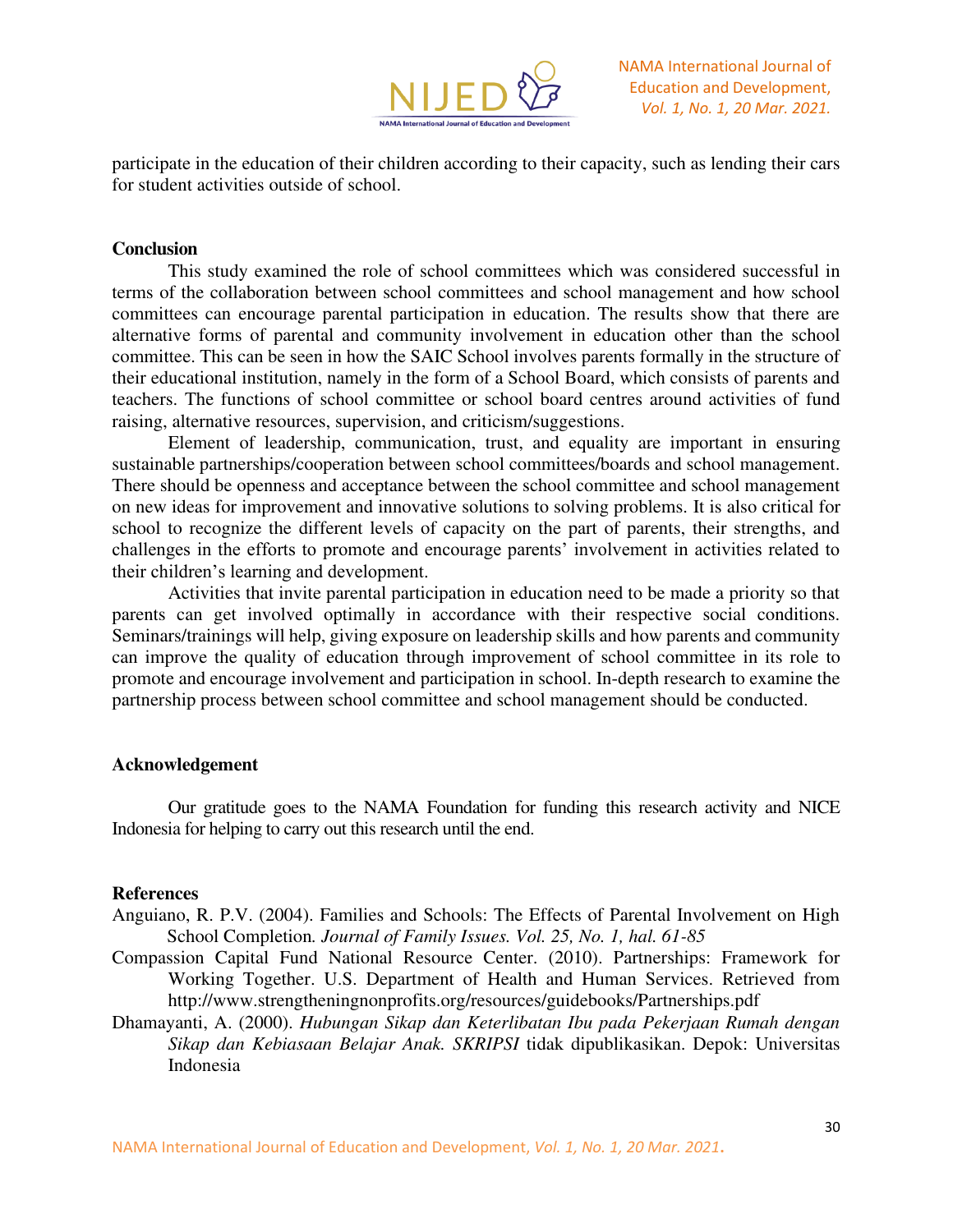

- Duan, W., Guan, Y., & Bu, H. (2018, Juni 19). The Effect of Parental Involvement and Socioeconomic Status on Junior School Students' Academic Achievement and School Behavior in China. *Frontiers in Psychology, 9: 952*. Retrieved Desember 7, 2019, from https://www.frontiersin.org/articles/10.3389/fpsyg.2018.00952/full
- Hanafi, I., & Ma'sum, M. (2015). Analisis Implementasi Kebijakan Pendidikan: Peran komite sekolah pada sekolah mengenah kejuruan. *Cakrawala Pendidikan, XXXIV*(1), 58-66.
- Hoover-Dempsey, K. V., & Sandler, H. M. (1995). Parental Involvement in Children's Education: Why does it make a difference. *Teacher College Record, 97*(2).
- Hoover-Dempsey, K. V., & Sandler, H. M. (2005). *The Social Context of Parental Involvement: A path to enhanced achievement.* U.S. Department of Education, Office of Educational Research and Improvement (OERI): Final Performance Report for OERI Grant # R305T010673.
- Ibrahim, D. (2019, November 14). *Ini Kata Ombudsman soal Pungli oleh Komite Sekolah di Bandarlampung*. Retrieved from www.teraslampung.com: https://www.teraslampung.com/ini-kata-ombudsman-soal-pungli-oleh-komite-sekolah-dibandarlampung/
- Keputusan Menteri Pendidikan dan Kebudayaan Nomor 044/U/2002 tentang Dewan Pendidikan dan Komite Sekolah
- *Ketua Dewan Pendidikan Sedih, Masih Ada Komite Sekolah di Balikpapan yang Tidak Tahu Fungsinya*. (2019, Januari 17). Retrieved from kaltim.tribunnews,com: https://kaltim.tribunnews.com/2019/01/17/ketua-dewan-pendidikan-sedih-masih-adakomite-sekolah-di-balikpapan-yang-tidak-tahu-fungsinya?page=3
- *Kinerja Komite Sekolah Masih Memprihatinkan*. (2019, Januari 17). Retrieved from radarmalang.id: https://radarmalang.id/kinerja-komite-sekolah-masih-memprihatinkan/
- *Komite Sekolah Butuh Evaluasi Total*. (2012, Juni 30). Retrieved from www.jpnn.com: https://www.jpnn.com/news/komite-sekolah-butuh-evaluasi-total
- *Komite Sekolah Tersorot, MCW Desak Wali Kota Malang Benahi Fungsi Sekolah*. (2019, September 4). Retrieved from www.malangtimes.com: https://www.malangtimes.com/baca/43584/20190904/165400/komite-sekolah-tersorotmcw-desak-wali-kota-malang-benahi-fungsi-sekolah
- Krismanda, M. A., Ismanto, B., & Iriani, A. (2017). Pengembangan Model Kemitraan Sekolah Dengan Orang Tua Melalui Media Sosial Dalam Peningkatan Mutu Berbasis Sekolah di Sekolah Menengah Swasta. *Kelola: Jurnal Manajemen Pendidikan, 4*(2), 146-160.
- Mustadi, A., Zubaidah, E., & Sumardi. (2016). Peran Komite Sekolah dalam Meningkatkan Mutu Pembelajaran di Sekolah Dasar. *Cakrawala Pendidikan, XXXV*(3), 312-321.
- *Peraturan Pemerintah Nomer 17 Tahun 2010 Tentang Pengelolaan dan Penyelenggaraan Pendidikan.* (n.d.).
- Peraturan Pemerintah Nomer 17 Tahun 2010 Tentang Pengelolaan dan Penyelenggaraan Pendidikan.
- Peraturan Menteri Pendidikan dan Kebudayaan Republik Indonesia Nomor 75 Tahun 2016 tentang Komite Sekolah
- Peraturan Menteri Pendidikan dan Kebudayaan Nomor 6 Tahun 2019 tentang Pedoman Organisasi dan Tata Kerja Satuan Pendidikan Dasar dan Menengah